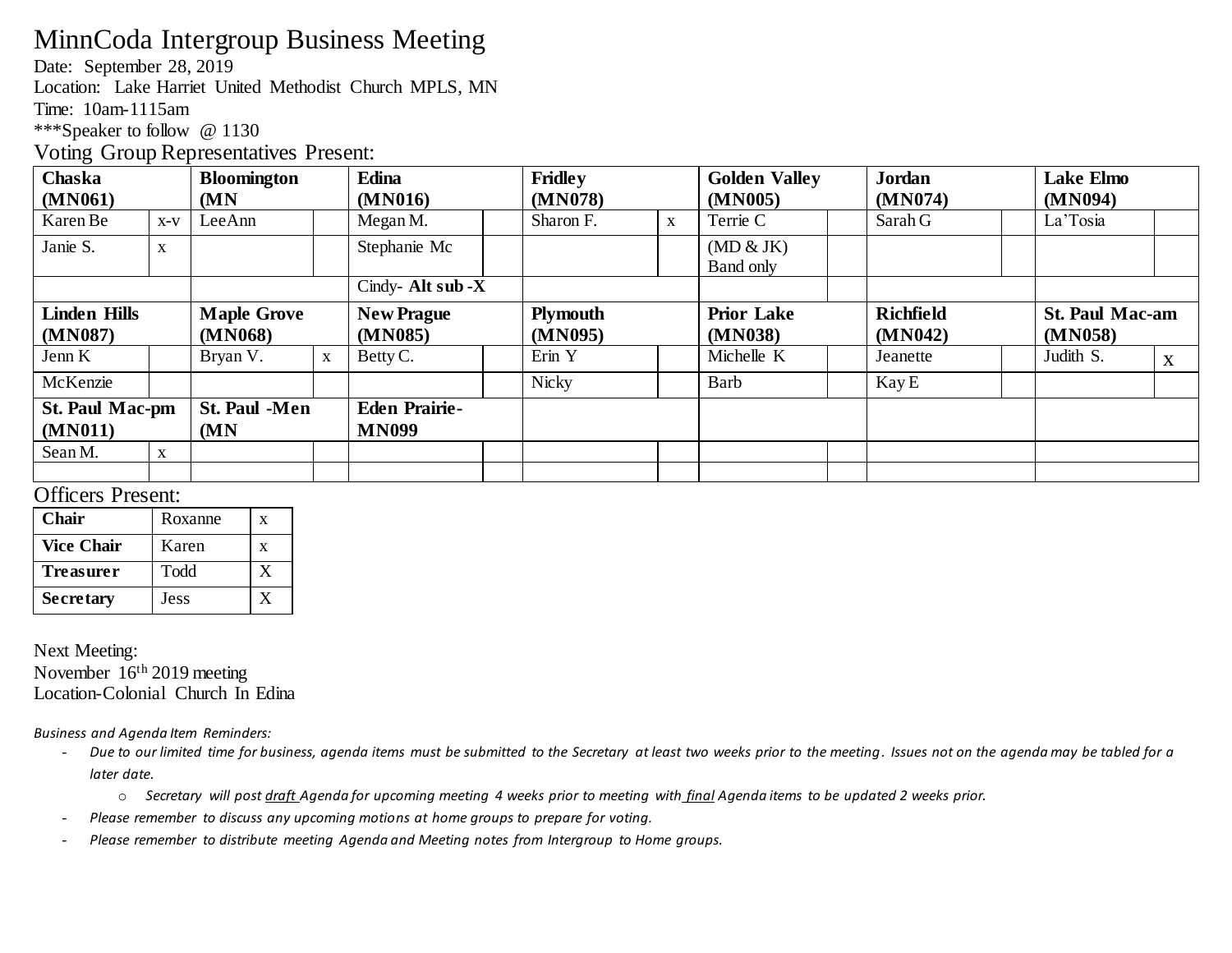## MOTIONS:

| <b>Motion</b>                     | 2 <sub>nd</sub> | For |  | Opposed   Abstain   Other Notes                      |
|-----------------------------------|-----------------|-----|--|------------------------------------------------------|
| Minutes from July                 |                 |     |  | Judith motioned; Bryan second                        |
| Eden Prairie group start-up \$150 |                 |     |  | Judith motioned; Sharon second                       |
|                                   |                 |     |  | I Jan please connect with Todd on how to receive the |
|                                   |                 |     |  | start-up                                             |

## AGENDA:

| <b>Items/Topic</b>             | <b>Discussion</b>                                                                                                                                                                                                                                                                                         | <b>Decision Action Needed</b>                              |
|--------------------------------|-----------------------------------------------------------------------------------------------------------------------------------------------------------------------------------------------------------------------------------------------------------------------------------------------------------|------------------------------------------------------------|
|                                |                                                                                                                                                                                                                                                                                                           | or Follow/Up                                               |
| Intro                          | Opening Prayer                                                                                                                                                                                                                                                                                            | Minutes approved                                           |
|                                | Welcome and Introductions                                                                                                                                                                                                                                                                                 |                                                            |
|                                | Ice Breaker                                                                                                                                                                                                                                                                                               |                                                            |
|                                | Approve Previous Intergroup Minutes                                                                                                                                                                                                                                                                       |                                                            |
|                                | Meditation                                                                                                                                                                                                                                                                                                |                                                            |
| Announcements<br>and Reminders | If your group is struggling, please notify one of the ----Intergroup officers before disbanding.                                                                                                                                                                                                          | Please print-up flyers on Band<br>and share with your Home |
|                                | If you are starting a new meeting or know of one starting, please notify Intergroup via Band.                                                                                                                                                                                                             | Group- items like meeting list;<br>new group meetings.     |
|                                | If your group is planning a fun event and want to include the larger fellowship, please notify                                                                                                                                                                                                            |                                                            |
|                                | Judith and/or let Roxanne know so we can advertise it on Band and at meetings.                                                                                                                                                                                                                            | Please sign-up for committees                              |
|                                | If you would like to be on one of our many service committees, please let one of the officers<br>know and we will get you in contact with the other team members. (Current Committees<br>include: Fun, Bylaws, Outreach, Hospital and Institution, Mini-Conference, Retreat)                              |                                                            |
|                                | If you are electing a new GSR please contact Jess to have her add them to band as well as give<br>overview information on GSR position including tutorial of band and where to see intergroup<br>meeting dates; review by-laws; discuss intergroup procedures; copies of previous meeting<br>minutes etc. |                                                            |
| <b>Treasurer Report</b>        | Report given by treasurer                                                                                                                                                                                                                                                                                 |                                                            |
|                                | Donations from Groups since the last meeting                                                                                                                                                                                                                                                              |                                                            |
|                                | Expenses-Outreach website cost and Flyers for Walk for Recovery                                                                                                                                                                                                                                           |                                                            |
| 7 <sup>th</sup> tradition      | Pass around 7 <sup>th</sup> tradition donation.                                                                                                                                                                                                                                                           | John collecting the 7 <sup>th</sup> tradition              |
|                                | Donation goes to Linden Hills Group                                                                                                                                                                                                                                                                       | for Linden Hills                                           |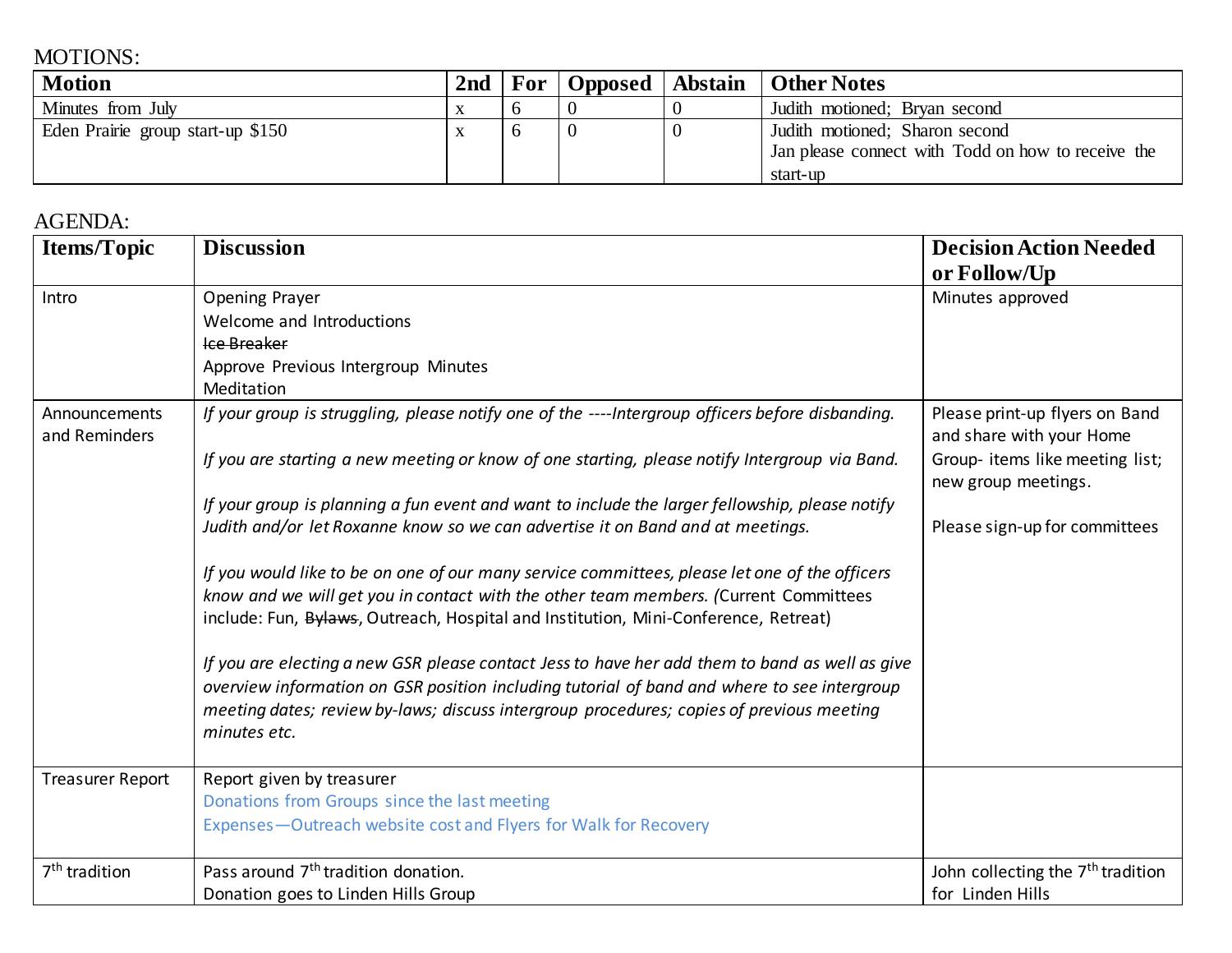| Old Business--                           | Info for professionals- CoDA does have a pamphlet for this.<br>Flyers from the outreach committee that were present at intergroup can be distributed,<br>-New meeting start-up<br>Outreach committee can explore gaps and can also be contact for new groups getting<br>started.<br><b>Some ideas and opportunities:</b><br>Seeking opportunities of new meetings- a link that can inform/request an area, day or time<br>for the MinnCoda Website can be investigated.<br>Asking others assistance in new group start up so there is a group of a few that is committed<br>to going for 6 months.<br><b>Reminders:</b><br>We do have umbrella insurance for new groups.<br>Chapter 4 in Aquabook speaks about service.<br>Service bridges personal and community growth in CoDA.<br><b>Barriers:</b><br>Locations of where new meetings could start up.<br>No childcare                                | Continue to pass ideas to<br>officers and outreach<br>committee                                                                                                      |
|------------------------------------------|---------------------------------------------------------------------------------------------------------------------------------------------------------------------------------------------------------------------------------------------------------------------------------------------------------------------------------------------------------------------------------------------------------------------------------------------------------------------------------------------------------------------------------------------------------------------------------------------------------------------------------------------------------------------------------------------------------------------------------------------------------------------------------------------------------------------------------------------------------------------------------------------------------|----------------------------------------------------------------------------------------------------------------------------------------------------------------------|
| Chair and Vice<br><b>Chair Positions</b> | Terms are coming to an end for both positions.<br>Service positions<br>Chair position is as much as you want to give to it.<br>Position description in by-laws and describes at minimum service commitment.<br>You can expand it and make it your own.<br>Vice Chair- supports Chair. Ideally the Vice Chair moves into the Chair position- but not<br>required.<br>Karen and Roxanne are willing to continue the term but would like to open it to other<br>persons interested. In either case a vote needs to happen in November.<br>Karen shared that she is prepared to continue in Vice Chair position but due to personal<br>reasons is not able to slide into the Chair position at this time.<br>Recommended to have service experience as GSR prior to committing to an Officer position.<br>GSRs are being asked to think of people that may be interested- talk to others at home<br>groups. | Any interest in Officer positions<br>of Chair or Co-Chair please<br>reach out to Karen or Roxanne.<br>Reminder- voting for positions<br>needs to happen in November. |